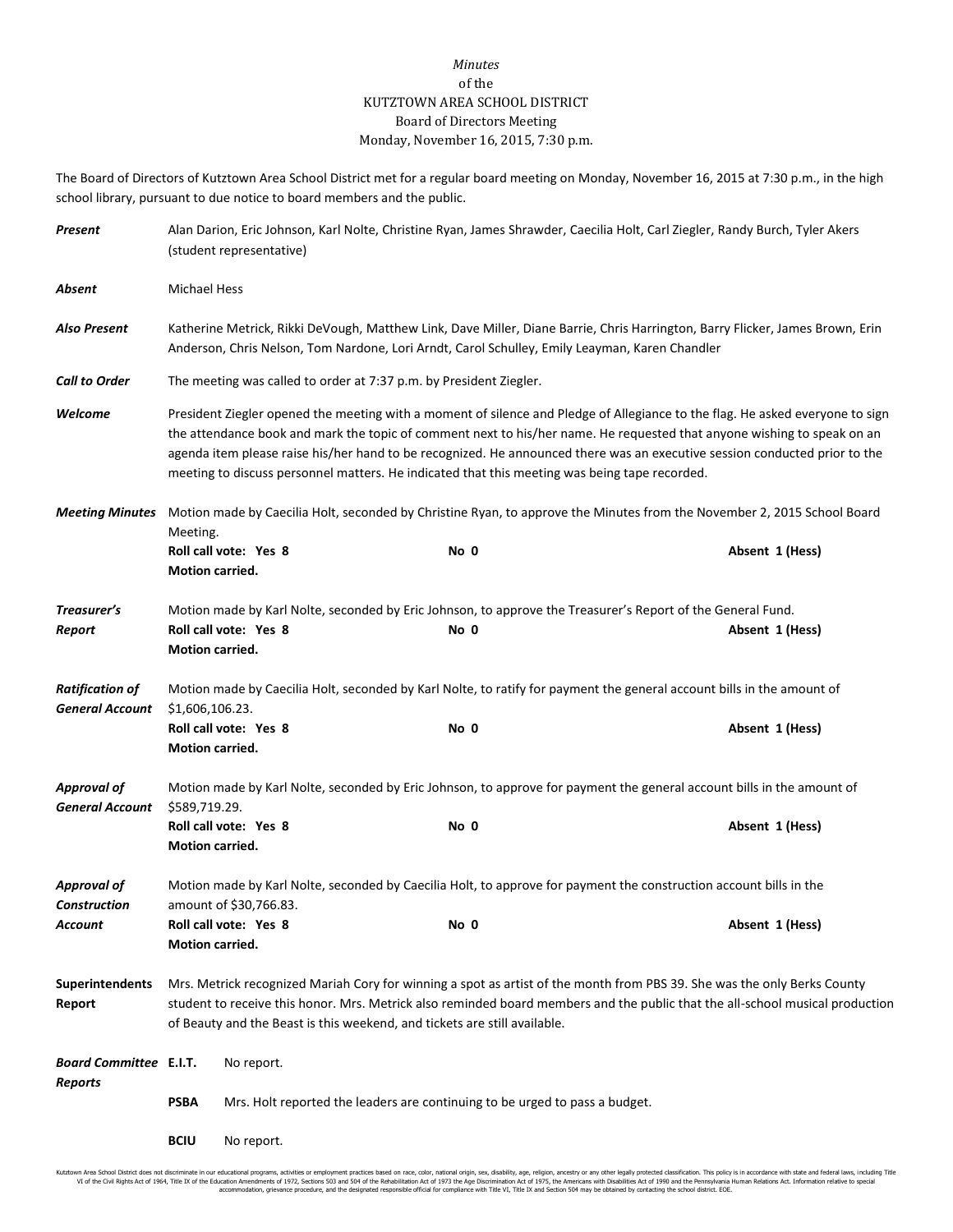|           | <b>BCTC</b> | Dr. Ryan reported the committee obtained a success audit review, and the Center initiated the Meet and Greet to<br>welcome new students.                                                     |                                                                                                          |         |  |  |  |  |  |
|-----------|-------------|----------------------------------------------------------------------------------------------------------------------------------------------------------------------------------------------|----------------------------------------------------------------------------------------------------------|---------|--|--|--|--|--|
|           | P&C         | Mrs. Holt reported the committee received a presentation from Dr. Barrie on Data Team Meetings and Data-Driven<br>Decision Making.                                                           |                                                                                                          |         |  |  |  |  |  |
|           | ECC         | evaluations, and the fall sports banquet.                                                                                                                                                    | Mr. Burch reported the committee received information on the Beauty and the Beast production, fall coach |         |  |  |  |  |  |
|           |             | Facilities Mr. Burch reported the committee received an update on the high school project and the Hall of Fame trophy case.                                                                  |                                                                                                          |         |  |  |  |  |  |
|           |             | Student Dr. Darion reported the committee received a report on standardized test scores.<br><b>Achievement</b>                                                                               |                                                                                                          |         |  |  |  |  |  |
| Personnel |             | Motion made by Al Darion, seconded by Caecilia Holt, to approve the following personnel items:                                                                                               |                                                                                                          |         |  |  |  |  |  |
|           | 1.          | The acceptance, with regret, of the resignation due to retirement of Marta M. Schunk as a Spanish teacher at the high                                                                        |                                                                                                          |         |  |  |  |  |  |
|           | 2.          | school, effective the end of the 2015-2016 school year.<br>The acceptance of the resignation of Tina M. Smith as a custodian at the middle and high schools, effective November 13,<br>2015. |                                                                                                          |         |  |  |  |  |  |
|           | 3.          | The acceptance of the resignation of Barry S. DeWitt II as a speech and language pathologist, effective November 30, 2015.                                                                   |                                                                                                          |         |  |  |  |  |  |
|           | 4.          | The approval of Bryan M. Hartman as a resource person for Dustin A. Shirk for the 2015-2016 school year, effective                                                                           |                                                                                                          |         |  |  |  |  |  |
|           |             | October 27, 2015, at salary of \$300.                                                                                                                                                        |                                                                                                          |         |  |  |  |  |  |
|           | 5.          | The approval of a PLACEHOLDER as weight room attendant for the 2015-2016 winter sports season at a stipend of \$600.                                                                         |                                                                                                          |         |  |  |  |  |  |
|           | 6.          | The approval of the following winter coaches and salaries for the 2015-2016 school year, effective November 17, 2015:                                                                        |                                                                                                          |         |  |  |  |  |  |
|           |             | Wrestling<br><b>Head Coach</b>                                                                                                                                                               | Daniel F. Aruscavage                                                                                     | \$4,739 |  |  |  |  |  |
|           |             | <b>Assistant Coach</b>                                                                                                                                                                       | Tucker B. Gordner                                                                                        | \$2,100 |  |  |  |  |  |
|           |             | Middle School Coach                                                                                                                                                                          | Steven J. Wehr                                                                                           | \$2,307 |  |  |  |  |  |
|           |             | Middle School Assistant Coach                                                                                                                                                                | PLACEHOLDER                                                                                              |         |  |  |  |  |  |
|           |             | <b>Volunteer Coach</b>                                                                                                                                                                       | Richard J. Batz                                                                                          |         |  |  |  |  |  |
|           |             |                                                                                                                                                                                              | Nathan A. Lewis                                                                                          |         |  |  |  |  |  |
|           |             |                                                                                                                                                                                              | Robert G. Fisher                                                                                         |         |  |  |  |  |  |
|           |             | <b>Boys Basketball</b>                                                                                                                                                                       |                                                                                                          |         |  |  |  |  |  |
|           |             | High School Varsity Assistant Coach                                                                                                                                                          | Gregory M. Thren                                                                                         | \$2,477 |  |  |  |  |  |
|           |             | High School J.V. Head Coach                                                                                                                                                                  | PLACEHOLDER                                                                                              |         |  |  |  |  |  |
|           |             | Middle School Head Coach                                                                                                                                                                     | Jeffrey A. Saadi                                                                                         | \$2,248 |  |  |  |  |  |
|           |             | Middle School Assistant Coach                                                                                                                                                                | Steven E. Royles                                                                                         | \$2,248 |  |  |  |  |  |
|           |             | Girls Basketball                                                                                                                                                                             |                                                                                                          |         |  |  |  |  |  |
|           |             | High School Varsity Assistant Coach                                                                                                                                                          | Robert L. Clark                                                                                          | \$2,477 |  |  |  |  |  |
|           |             | High School Girls J.V. Head Coach                                                                                                                                                            | PLACEHOLDER                                                                                              |         |  |  |  |  |  |
|           |             | Middle School Head Coach                                                                                                                                                                     | Scott D. Heiter                                                                                          | \$2,416 |  |  |  |  |  |
|           |             | Middle School Assistant Coach<br>Cheerleading                                                                                                                                                | Katelyn L. Moll                                                                                          | \$2,262 |  |  |  |  |  |
|           |             | High School Winter Coach                                                                                                                                                                     | PLACEHOLDER                                                                                              |         |  |  |  |  |  |
|           |             | High School Assistant Coach                                                                                                                                                                  | PLACEHOLDER                                                                                              |         |  |  |  |  |  |
|           |             | Middle School Coach                                                                                                                                                                          | PLACEHOLDER                                                                                              |         |  |  |  |  |  |
|           |             | <b>Track and Field</b>                                                                                                                                                                       |                                                                                                          |         |  |  |  |  |  |
|           |             | Volunteer Indoor Club Coach                                                                                                                                                                  | Truman K. Neyhart                                                                                        |         |  |  |  |  |  |
|           |             | Twirling                                                                                                                                                                                     |                                                                                                          |         |  |  |  |  |  |
|           |             | Indoor Coach                                                                                                                                                                                 | Alyssa L. Sitarik                                                                                        | \$928   |  |  |  |  |  |
|           |             | Volunteer Coach (Indoor/Outdoor)                                                                                                                                                             | Melissa A. Ziegler                                                                                       |         |  |  |  |  |  |
|           |             | Dance Team                                                                                                                                                                                   |                                                                                                          |         |  |  |  |  |  |
|           |             | Volunteer Coach                                                                                                                                                                              | Melissa A. Ziegler                                                                                       |         |  |  |  |  |  |
|           |             | Swimming                                                                                                                                                                                     |                                                                                                          |         |  |  |  |  |  |
|           |             | Volunteer Coach                                                                                                                                                                              | Melissa M. Nolte                                                                                         |         |  |  |  |  |  |
|           |             |                                                                                                                                                                                              | Sandra R. Floyd                                                                                          |         |  |  |  |  |  |
|           |             |                                                                                                                                                                                              | All Personnel are Approved Pending the District's Receipt of All Mandated Credentials                    |         |  |  |  |  |  |

**Roll call vote: Yes 7 No 0 N/A 1 (Nolte) Absent 1 (Hess)**

**Motion carried.**

Kutztown Area School District does not discriminate in our educational programs, activities or employment practices based on race, color, national origin, sex, disability, age, religion, ancestry or any other legally prot